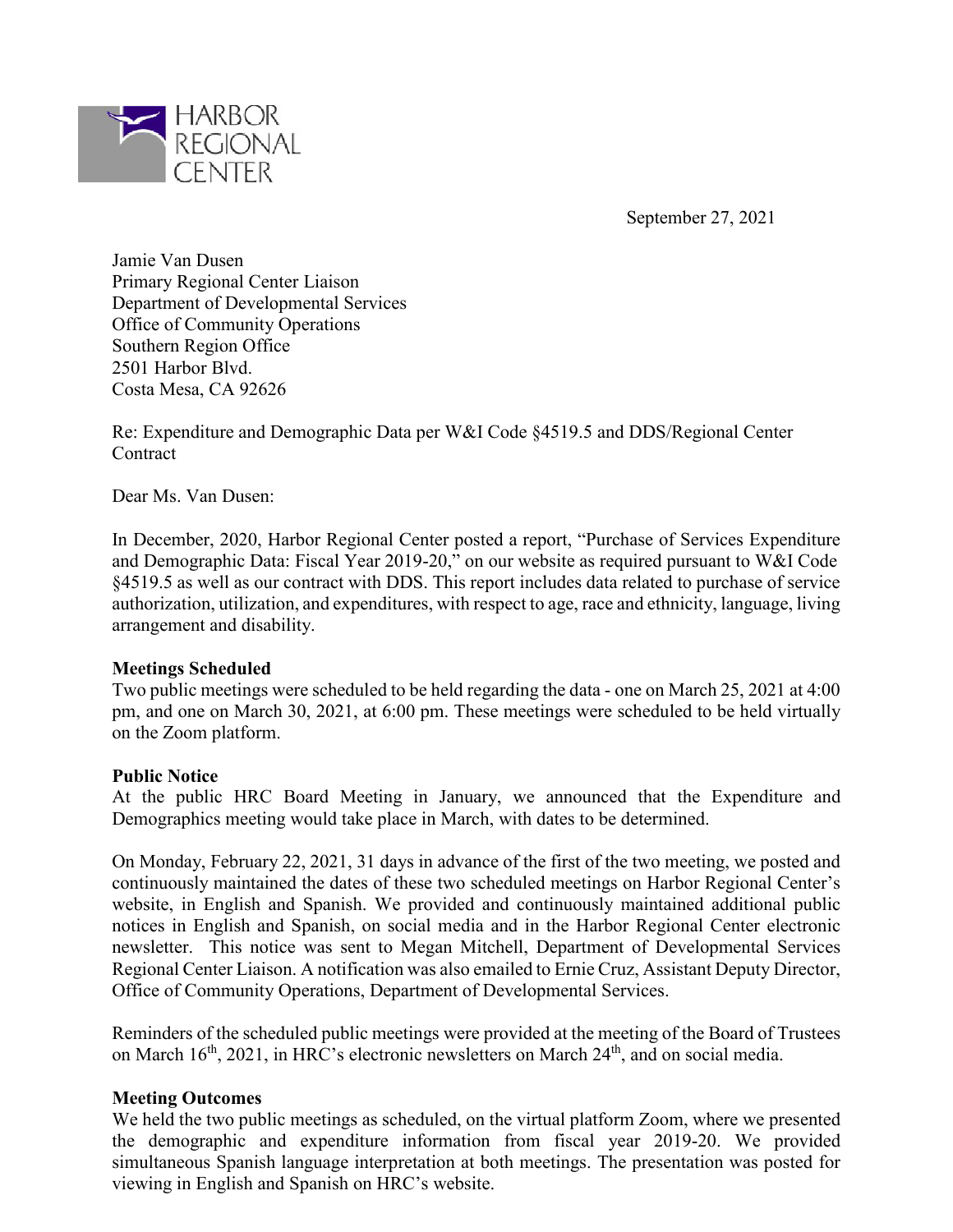### **Attendance**

In addition to HRC staff and Board members, participant attendance was as follows:

- On March 25, 2021, there were 85 other participants present including: 79 parents; three representatives from Disability Rights California; one representative from the State Council on Developmental Disabilities; and two (2) representative from DDS.
- On March 30, 2021, there were 137 other participants including: 129 HRC parents; two service providers; three representatives from Disability Rights California, and three (3) representatives from DDS.

### **Presentation of Data**

We compared and reviewed expenditures by ethnicity, age, and diagnosis. A summary of the data for 2019-20 that was presented is as follows:

# **For Birth to Three Year Old Clients and their Families**

Hispanic infants and toddlers comprise 44% of all of those we serve who are under the age of three. 19% of birth to three year olds are White. Asian and African American children equal 12% and 11%, respectively, of the total. 16% of the 3-21 year olds we serve are identified as "Other."

### **The difference between the highest and the lowest average per capita POS expenditures for infants and toddlers birth to three, by ethnicity, was \$698**:

- POS Expenditures per capita was highest for Asians at \$3,601.
- POS Expenditures per capita for Whites were \$3,398.
- POS Expenditures per capita for Hispanics were \$3,097.
- POS Expenditures per capita for African Americans were \$3,064.
- POS authorizations per capita expenditures for clients that have identified as "other" ethnicity was \$2,903.

There was a much greater degree of difference in expenditures by diagnosis.

- Children ages birth to three with epilepsy had the highest per capita expenditures at \$18,549.
- Per Capita expenditures for infants and toddlers with autism and with intellectual disability were both about \$10,000).
- Per capita expenditures for infants and toddlers birth to three without a diagnosis of developmental disability was \$2,795.
- Clients with Cerebral Palsy had the lowest per capita spending at \$1,712.

# **For Children ages 3 to 21 and their Families:**

Hispanic children comprise 47% of all of those we serve who are age 3-21. Asian and White children equal 15% and 16%, respectively, of the total. 10% of the 3-21 year olds we serve are African Americans.

**For individuals ages 3-21 who live in the family home, the range of difference between the highest and lowest average expenditures, by ethnicity, was \$841;** Average POS per capita expenditures were highest for African Americans and lowest for "other" ethnicities.

- Average per capita expenditures for African Americans ages 3-21 was \$3562.
- Average per capital expenditures for Whites ages 3-21 was \$3549.
- Average per capita expenditures for Asians ages 3-21 was \$3206.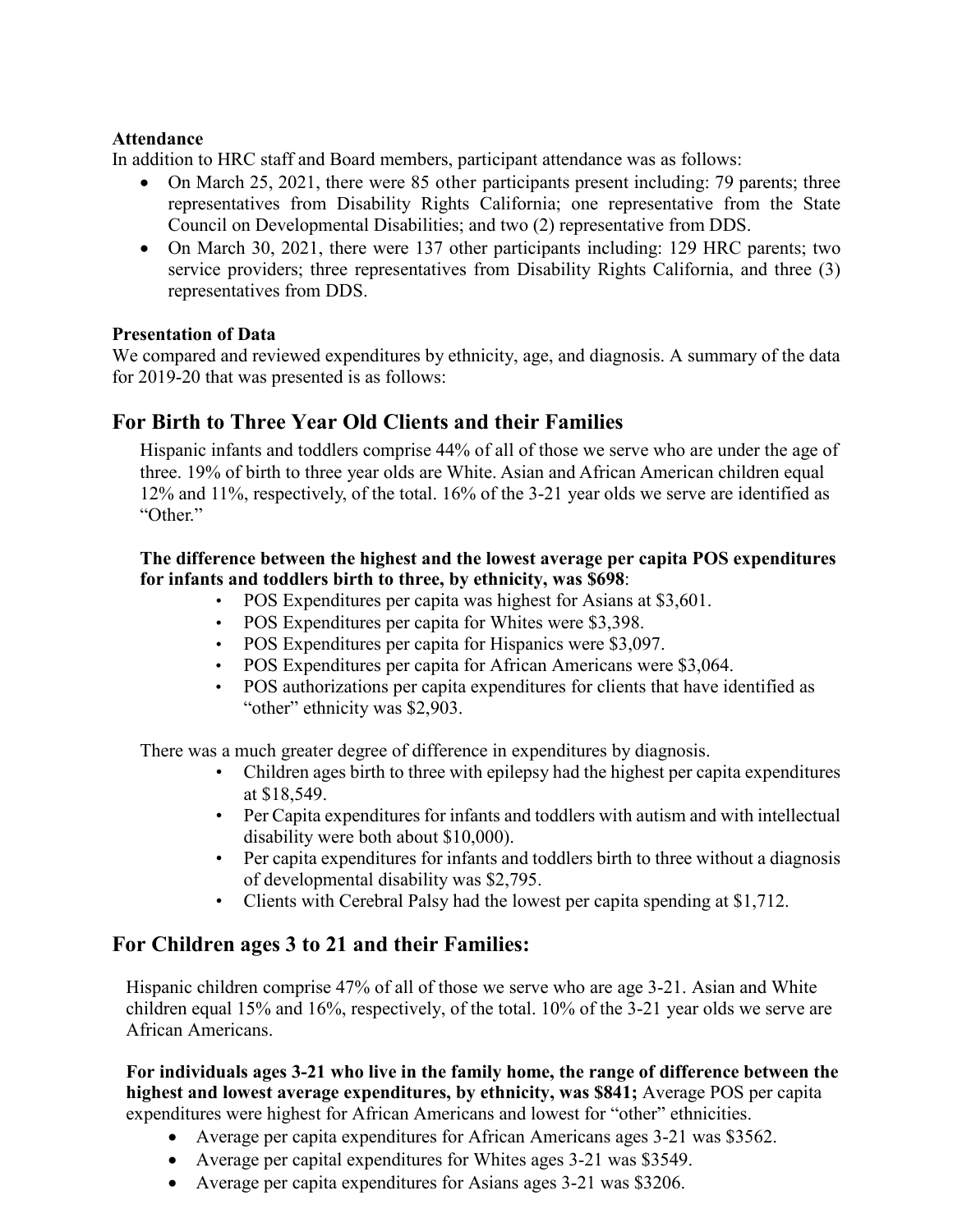- Average per capita expenditures for Hispanics ages 3-21 were \$2829
- Average per capita POS authorizations for clients that have identified as other was \$2721.

There was a much greater degree of difference in expenditures by diagnosis.

- Individuals with cerebral palsy had the highest per capita spending at \$6407.
- Individuals 3-21 with epilepsy had the next highest per capita expenditures of \$5,638.
- Individuals 3-21 with intellectual disabilities had average per capita expenditures of \$4,293.
- Individuals 3-21 with autism had average per capita expenditures of \$3,351.
- Average per capita expenditures for individuals with "conditions similar" and "other" was \$2,926 and \$1,631 respectively.

# **For Adults Age 22 and older served by HRC:**

Hispanic adults are the largest percentage (34%) in the over 22 years age group. 31% of adults served by HRC were white. Asian and African American adults each equaled 14% of our adult clients. Only 7% of the adults served by HRC were identified as "other."

**The range of difference by ethnicity among adults served by HRC was \$1659**; Average POS per capita were highest for Asian, and lowest for Hispanic adults.

- o Average POS per capita expenditures for Asian adults was \$14,915.
- o Average POS per capita expenditures for White Clients was \$14,008.
- o Average POS per capita for adults who were identified as "other" was \$13,780.
- o Average POS per capita expenditures for African American adults was \$3,495.
- o Average per capita POS authorizations for adults for Hispanics was \$13,256.

The differences in average POS expenditures by diagnosis among adults were greater:

- o \$47,539 for adults with epilepsy
- o \$43,265 for adults with cerebral palsy
- o \$36,671 for adults with intellectual disabilities
- o \$32,211 for adults with autism
- o \$25,969 for adults with "conditions similar"
- o \$11,555 for adults with "other" diagnoses.

The range of differences in adults in a residential setting other than the family home was greater. It was highest for "Other/Multi" ethnicities and Hispanic:

- o \$139,216 for "other/multi" ethnicities
- o \$117,807 for Hispanic adults
- o \$111,615 for White adults
- o \$112,575 for Asian adults
- o \$105,503 for African American adults.

Following the presentation of the data, we presented overviews of the various activities in which HRC has been engaged to reach out to our underserved communities, including collaboration with community-based partner organizations. We also introduced a new collaboration with the Integrated Community Collaborative (ICC), with the goal of promoting increased communication, engagement, and empowerment within HRC's Hispanic community.

#### **Public comments**

We invited comments both in advance, in writing for those who preferred, as well as at the end of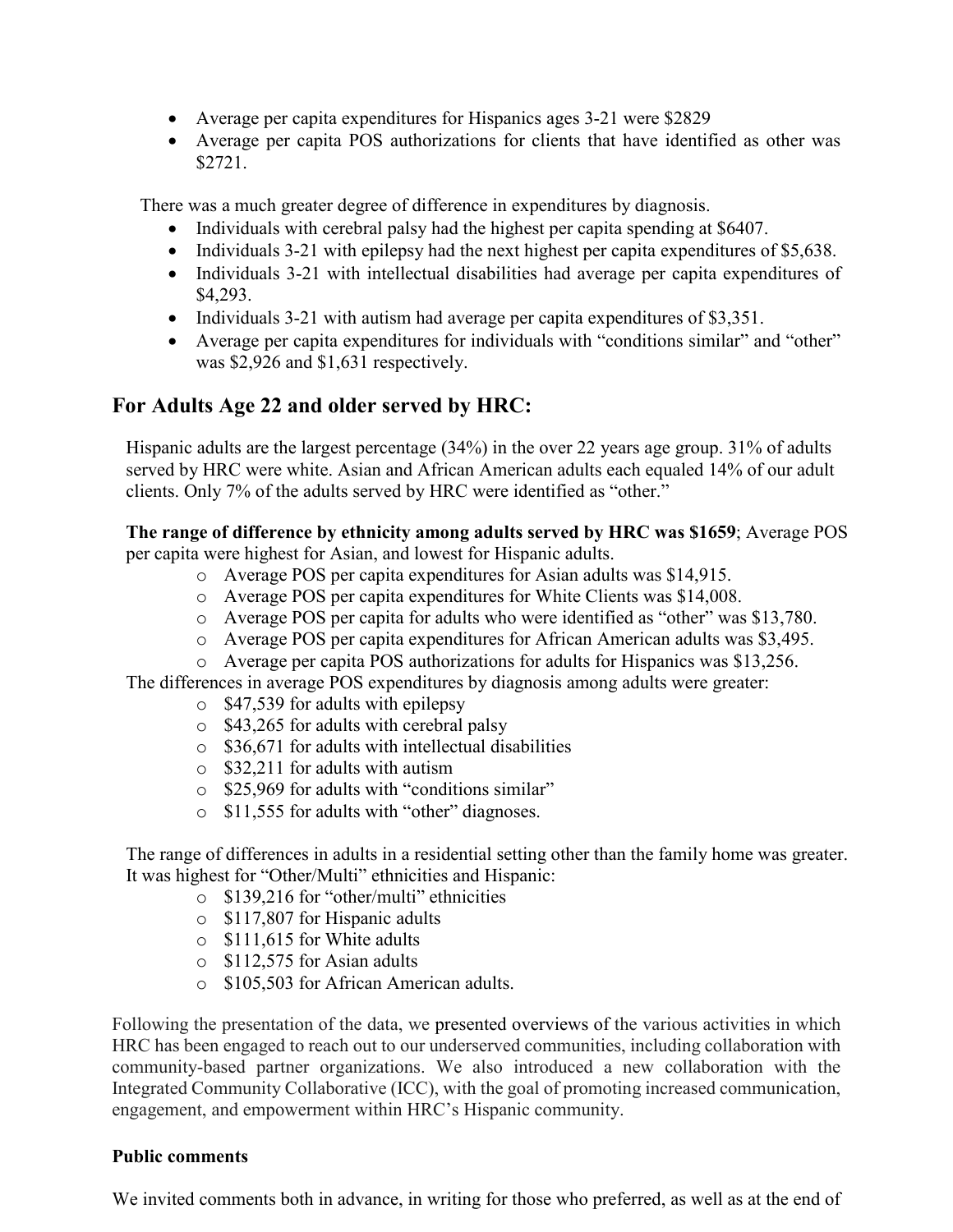each online meeting.

## **Comments from our participants included the following:**

- The difference between expenditures for individuals living outside of the family home and expenditures for individuals that live in the family home was surprising to some participants.
- Individuals need information to better understand how services are delivered.
- HRC should ensure that our Service Coordinators are well-trained and understand families' cultural values.
- HRC should work with service providers to increase the availability of qualified direct service providers with the capacity to speak the family's language.

Participants responded to current and upcoming activities that HRC highlighted, including those working with the community-based organization, Integrated Community Collaborative (ICC).

- Some participants shared their positive experiences in working with and receiving valuable support from this CBO; others questioned whether this organization will understand the needs of families in this community.
- There were questions regarding HRC's efforts to promote increased communication, engagement, and family support, such as Parent Mentors and Cafecitos. They expressed that system changes were needed, in addition to these efforts.
- Individual participants that have collaborated with HRC over the years as parent/community leaders expressed hope that HRC would continue to work collaboratively with them in this role.

### **Recommendations:**

- The Harbor Regional Center calendar of family support and training will continue to include many trainings targeted specifically to underserved non-english speaking families, and be responsive to families' input on their needs and requested topics. We will continue to offer informative presentations on virtual platforms, conducted in-language. When it becomes safe to do so, we will also resume in-person family training and support activities, in-language.
- We will continue to share information, in English and Spanish, on educational opportunities presented by HRC and other organizations, through communication from Service Coordinators, our website, social media, and electronic newsletters.
- HRC service coordinators and parent mentors will continue to work with families to identify additional, pandemic-related and ongoing in-home and community support needs, and reduce barriers to accessing needed services.
- We are continuing to expand our library of publications in simple language, translated into multiple languages, informing families of the services available for each age group and providing information to support access to services.
- HRC will continue to maintain parent groups (in person and on virtual platforms) that are specific to ethnicity and disability, including Spanish, Korean, Khmer, and Chinese parent support groups, and to seek input from those who participate about purchase of service access issues. We will also collaborate with community-based family support groups and organizations serving Spanish, Korean, and Japanese communities, to jointly facilitate families' access to regional center services.
- Harbor Regional Center will continue to maintain a multi-cultural, multi-lingual staff, and will continue to challenge our service providers to recruit direct service staff whose